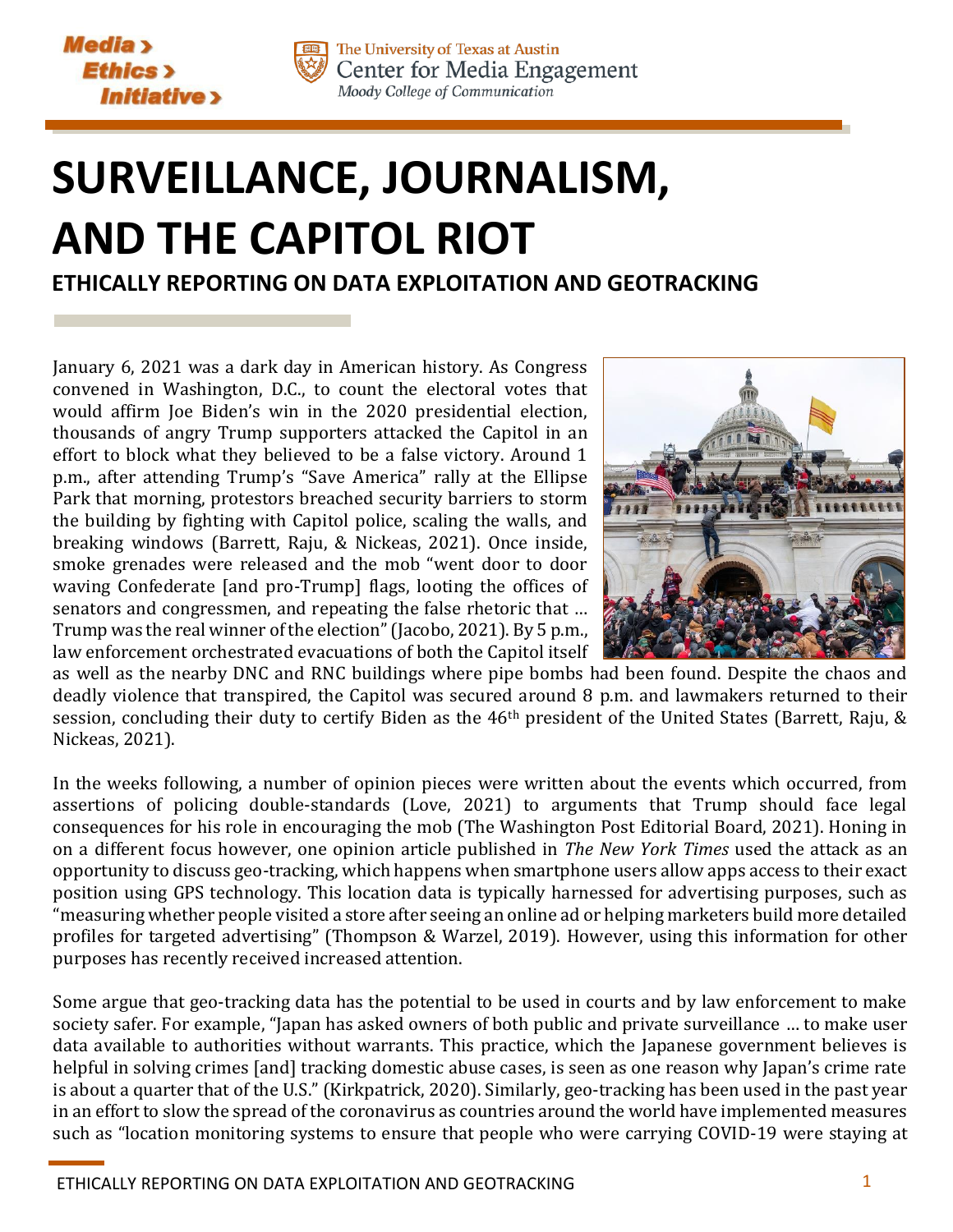



home," "track[ing] the mobile-phone data of people suspected to be infected with the coronavirus ... and warn[ing] those who may have come into contact with people infected with the virus" (Kirkpatrick, 2020).

Taking a more skeptical stance towards geo-tracking, Charlie Warzel and Stuart A. Thompson revealed that *The New York Times* received over 100,000 leaked data location pings for thousands of smart phones during the Capitol riot, which they then used to track the insurrectionists. "While there were no names or phone numbers in the data," they write, "we were [nonetheless] able to connect dozens of devices to their owners, tying [supposedly] anonymous locations back to names, home addresses, social networks and phone numbers of people in attendance" (Warzel & Thompson, 2021). Especially since they were able to find such personal information as individuals unrelated to any official office or law enforcement agency, Warzel and Thompson demonstrate just how troubling geo-tracking can be. What if it got into the wrong hands? Worse still is the fact that:

Smartphone users will never know if they are included in the data or whether their precise movements were sold. There are no laws forcing companies to disclose what the data is used for or for how long. There are no legal requirements to ever delete the data. Even if anyone could figure out where records of their locations were sold, in most states, you can't request that the data be deleted.

Furthermore, using the case of one protester whose phone data showed he had entered the Capitol but photo evidence shows he merely stood on the outside steps, Warzel and Thompson illustrate how imprecise this information can be. Clearly, such errors are problematic because "a few feet can be the difference between a participant who committed a serious crime and an onlooker" (Warzel & Thompson, 2021). Overall, by demonstrating to the public just how much of their personal information can be collected and misused, Warzel and Thompson argue that geo-tracking surveillance is an invasion of privacy and such data should never be collected in the first place. Not only could it be used inappropriately by governments, law enforcement, and individuals, but there are also no laws protecting data from being bought and sold between other entities such as businesses or organizations. Indeed, we have already seen troubling implications of this in cases like Facebook's 2018 Cambridge Analytica scandal, where the voter-profiling company used leaked social media data to create "30 million 'psychographic' profiles about voters" (Meyer, 2018).

Though Warzel and Thompson "intended the story as a warning against surveillance" and "only publish[ed] the names of people who gave their permission to be quoted in [the] article," some questioned whether publishing this information was ethical, regardless of any greater purpose they had hoped to serve (Gilliard & Cahn, 2021, and Warzel & Thompson, 2021). In an opinion piece from *Medium*'s *OneZero* publication, Chris Gilliard and Albert Fox Cahn agreed with the stance of the *Times* but criticized their distribution of the geotracking data saying: "The *Times* cannot have its cake and eat it too. If this type of data exploitation and tracking is unethical, then it is unethical—the paper should not itself participate in these practices in pointing out how bad they are" (Gilliard & Cahn, 2021). Here, the authors assert that "regardless of the disclaimers and caveats" Warzel and Thompson's use of this data undermines the overall point and could even influence public opinion antithetically (Gilliard & Cahn, 2021). While the use of the geo-tracking data received justification in this case because law enforcement used it to track rioters at the Capitol, Gilliard and Cahn point out that if "surveillance technologies expand, they won't be primarily aimed at white extremists … [but] will be systematically targeted at BIPOC communities," such as when the Minneapolis police department gave Google a geofence search warrant during the George Floyd protests (Gilliard & Cahn, 2021). Ultimately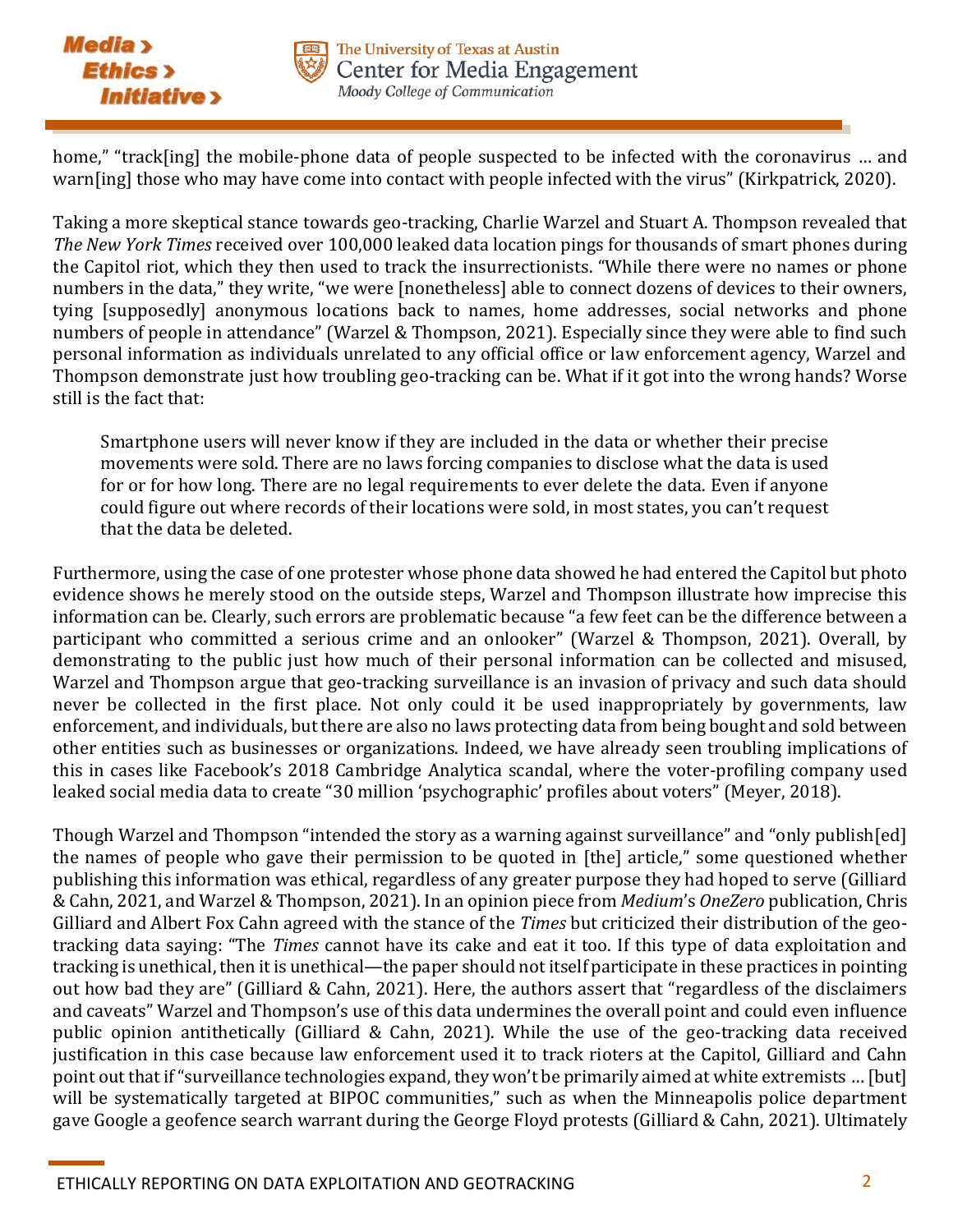



then, they argue, showcasing data exploitation in the way that Warzel and Thompson did is more likely to garner *support* for geo-tracking, possibly influencing "the public [to] pull back from vital [data exploitation] reforms at the very moment they're likely to go through" (Gilliard & Cahn, 2021).

Of course, "many people were shaken to their cores by the events of January 6," but Gilliard and Cahn hold that "it's precisely during the most dire [sic] times that our commitment to ethics should guide us the most" (Gilliard & Cahn, 2021). While this may be true, deciding *what* the ethical response should be is not necessarily cut and dry. In the end, questions surrounding if and how to use location data, as well as how to report on it, are unlikely to be answered with certainty any time soon since "there will always be some tension between the desire to protect personal privacy and the clear value of information that can be used to solve crimes or keep the public safe" (Kirkpatrick, 2020). Whether we ultimately choose to prioritize one over the other or find creative solutions to overcome the seemingly irreconcilable conflict, these considerations will only become more pressing as technology continues to develop and become ubiquitous in our lives.

## Discussion Questions:

- 1. Do you agree with Warzel and Thompson, Gilliard and Cahn, or neither? Why?
- 2. What should Warzel and Thompson have done differently, if anything? Would their argument have been less impactful had they not used the insurrectionist's geo-tracked data?
- 3. How much do intentions matter in evaluating the ethics of another's actions?
- 4. Are tools like geo-tracking technology *inherently* unethical or does it depend on *how* they are used?
- 5. If proper restrictions were put into place, could geo-tracking be used to assist law enforcement in an ethical and safe manner? Why or why not? What would such restrictions look like?
- 6. What arguments could be promoted for and against a surveillance society?

## Further Information:

Barrett, T., Raju, M., & Nickeas, P. (2021, January 7). "US Capitol Secured, 4 Dead After Rioters Stormed the Halls of Congress to Block Biden's Win." *CNN*. Available at: <https://www.cnn.com/2021/01/06/politics/us-capitol-lockdown/index.html>

Gilliard, C., and Cahn, A. F. (2021, February 8). "Note to Reporters: If Surveillance Data Shouldn't Exist, Then Don't Use It." *OneZero*. Available at: [https://onezero.medium.com/note-to-reporters-if-the-data-shouldnt-exist-then-don-t-use-it-](https://onezero.medium.com/note-to-reporters-if-the-data-shouldnt-exist-then-don-t-use-it-3e745fe32367)[3e745fe32367](https://onezero.medium.com/note-to-reporters-if-the-data-shouldnt-exist-then-don-t-use-it-3e745fe32367)

Jacobo, J. (2021, January 10). "A Visual Timeline on How the Attack on Capitol Hill Unfolded." *ABC News*. Available at: [https://abcnews.go.com/US/visual-timeline-attack-capitol-hill](https://abcnews.go.com/US/visual-timeline-attack-capitol-hill-unfolded/story?id=75112066)[unfolded/story?id=75112066](https://abcnews.go.com/US/visual-timeline-attack-capitol-hill-unfolded/story?id=75112066)